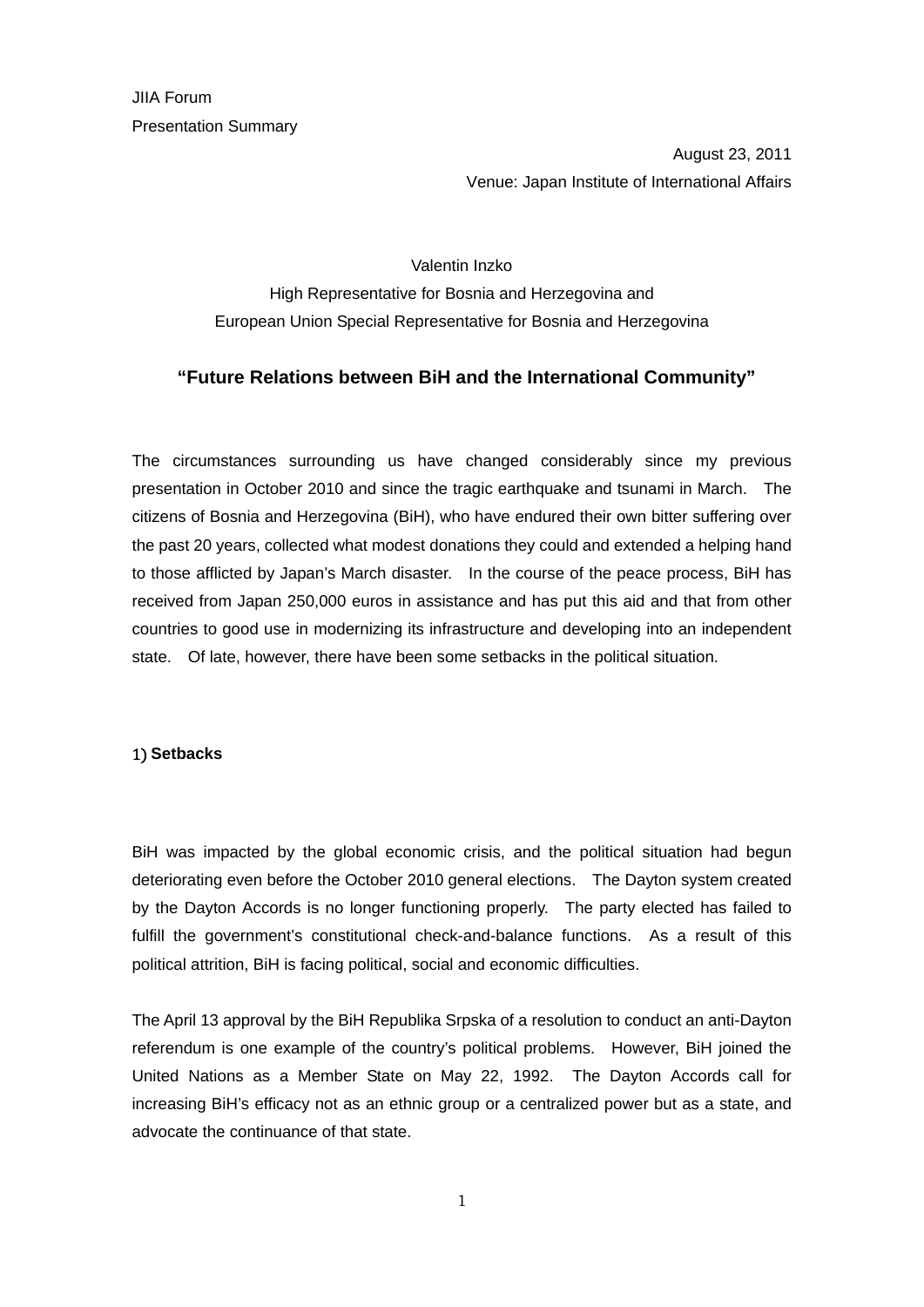In addition, fiscal pressures have undoubtedly brought on political tensions, and budget issues and related matters merit careful attention. Although a year has passed since the general elections, the political leaders have not fulfilled their fundamental responsibility as representatives in a democracy to efficiently run a government that protects its citizens. Unemployment in BiH has now risen to 43%. International monitoring of BiH has diminished, causing political instability that in turn brings about poverty and crime.

#### 2) Positive elements

Our priorities are resolving these problems and returning to the path of prosperity toward admission into the European Union.

Serious challenges at the same time constitute serious opportunities. There are more encouraging elements than there are elements of political instability. First, large numbers of refugees have returned. Injustices are being righted, and war crimes trials are proceeding smoothly. Both Karadzic and Mladic have been sent to The Hague at the urging of the international community and our office, and their support networks have ceased to function.

As a long-term endeavor, BiH's judiciary and border guards have been rationalized and modernized, and are now able to protect the safety of citizens. Fifty BiH soldiers have been dispatched to Afghanistan and other locations as contributions to the international community. At the same time, the three postwar ministers of defense have now been consolidated into one, symbolic of the progress of peace.

The country's infrastructure was destroyed in the war, but it has been restored as well as modernized. Japan, the Soviet Union, and my own country of Austria have experienced destruction leading to such a rebirth. BiH has achieved industrial growth as well. For instance, automotive parts for Germany are being produced in BiH, and exports have grown by 10, 20 or even 30% at individual companies.

On the topic of energy, BiH is exporting electrical power. Large rivers traverse BiH and, with 64% of hydroelectric power still not being used, there is ample leeway for taking advantage of it. BiH can supplement hydroelectric power with other renewable energies such as wind, geothermal and thermal power. Countries reconsidering their energy policies in light of the Fukushima nuclear power plant accident have been seeking to invest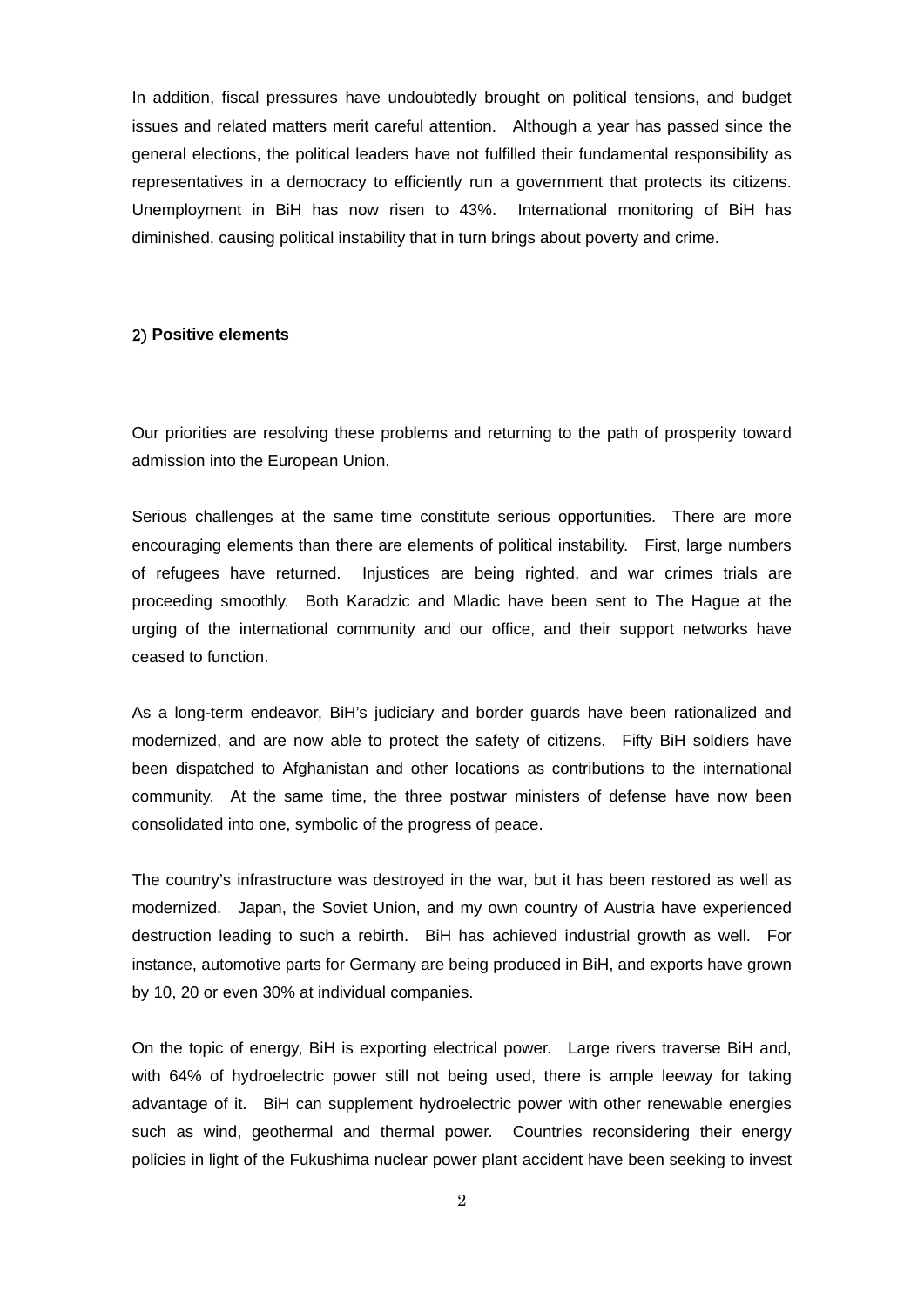in BiH.

The encouraging economic and political growth in neighboring countries will likely have an impact on BiH as well. Neighboring countries have elected presidents and are seeking to revitalize their lands. Croatia and Serbia have opted to join the European Union, and Montenegro will become a candidate for membership this year. This would result in BiH being surrounded by EU member states or member candidates. To ensure that the Balkans do not become a "black hole" for Europe, BiH is also expected to join the EU.

## 3) **Re-establishing BiH's international presence**

As of September 1, 2011 the mandate of the EU Special Representative will be exercised by the Head of the EU Delegation. Dietmar Schweissgut will be the EU Ambassador to Japan, and on September 15 Peter Sorenson, a Balkans expert, will be appointed the EU Special Representative for BiH.

The EU Special Representative has carried out its mandate since 2002. After adoption of the Lisbon Treaty, the EU's role should have expanded and that of the Office of the High Representative (OHR) shrunk, but political instability means that the OHR must continue to play a prominent role.

The EU Special Representative is stipulated in the constitution as an office for dispute resolution. Until an alternative approach can be found, however, the OHR will likely continue to be needed. The BiH is heading into a period of chaos, and the OHR must look for the causes of political failure and establish an environment conducive to difficult political debates.

BiH boasts a plethora of economic resources and a highly-skilled and capable citizenry, but politicians have undermined these economic and human resources. Convinced of the need to rectify this, I solicited ideas from 100 people running companies as one of my last tasks as the EU Special Representative. In three weeks, I received 100 sets of policy recommendations that I posted on the Web and then had published in pamphlet form. These ideas came from professional businessmen, so they are all undoubtedly feasible. I hope Peter Sorensen will carry on this approach.

The people of BiH have talent and potential. Among their numbers are Nobel laureates in literature and chemistry, Oscar winners, and Palme d'Or recipients, and the football coach Ivica Osim is particularly well-known in Japan. We would like to provide this wealth of human resources overseas with a stage for performing in their own country.